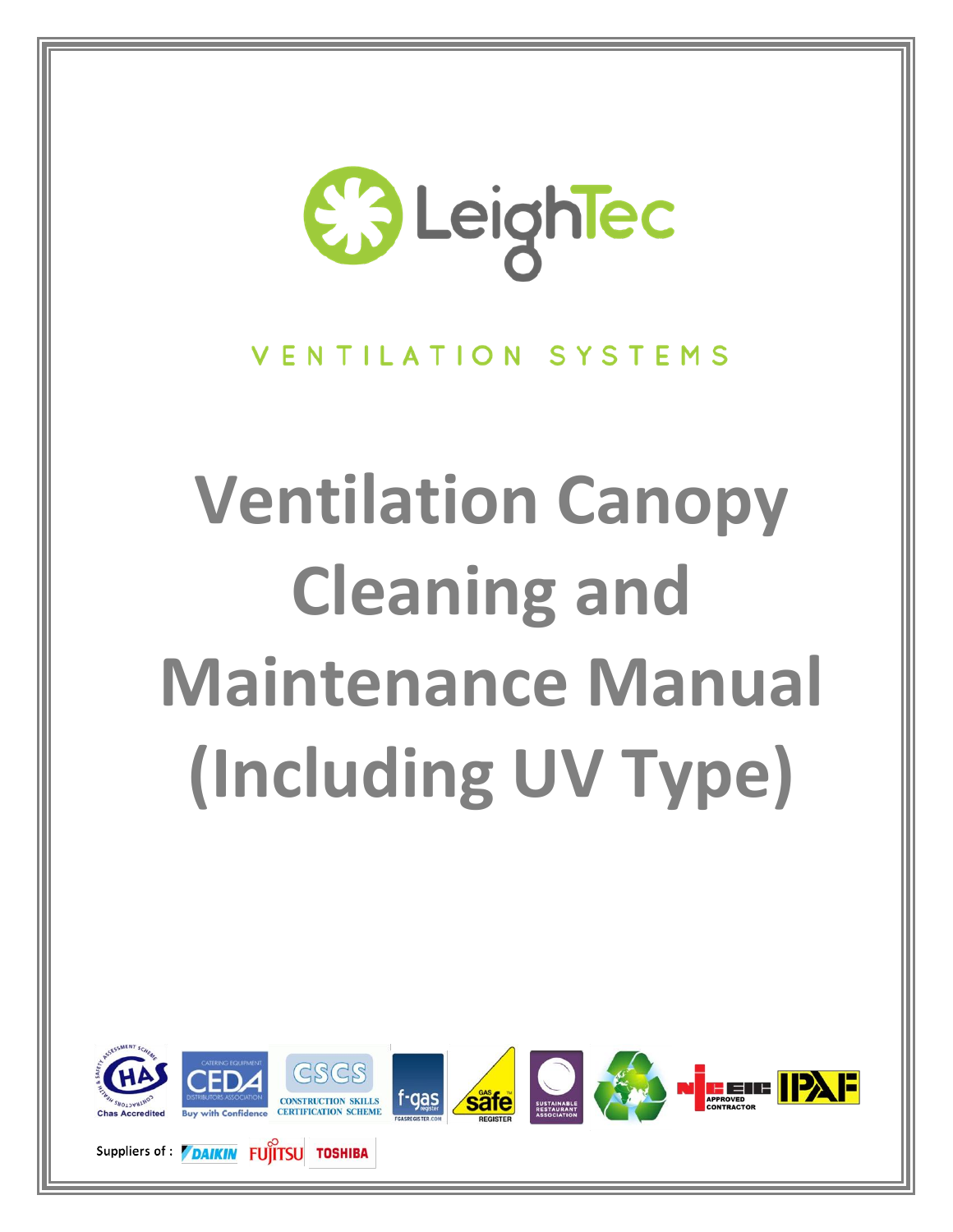# **Contents**

| <b>Canopy cleaning</b>            | Page 3-4 |  |
|-----------------------------------|----------|--|
| <b>Light Fittings</b>             | Page 5   |  |
| <b>Suggested cleaning methods</b> | Page 6   |  |
| <b>UV Type Canopies</b>           | Page 7   |  |
| <b>Disclaimer</b>                 | Page 8   |  |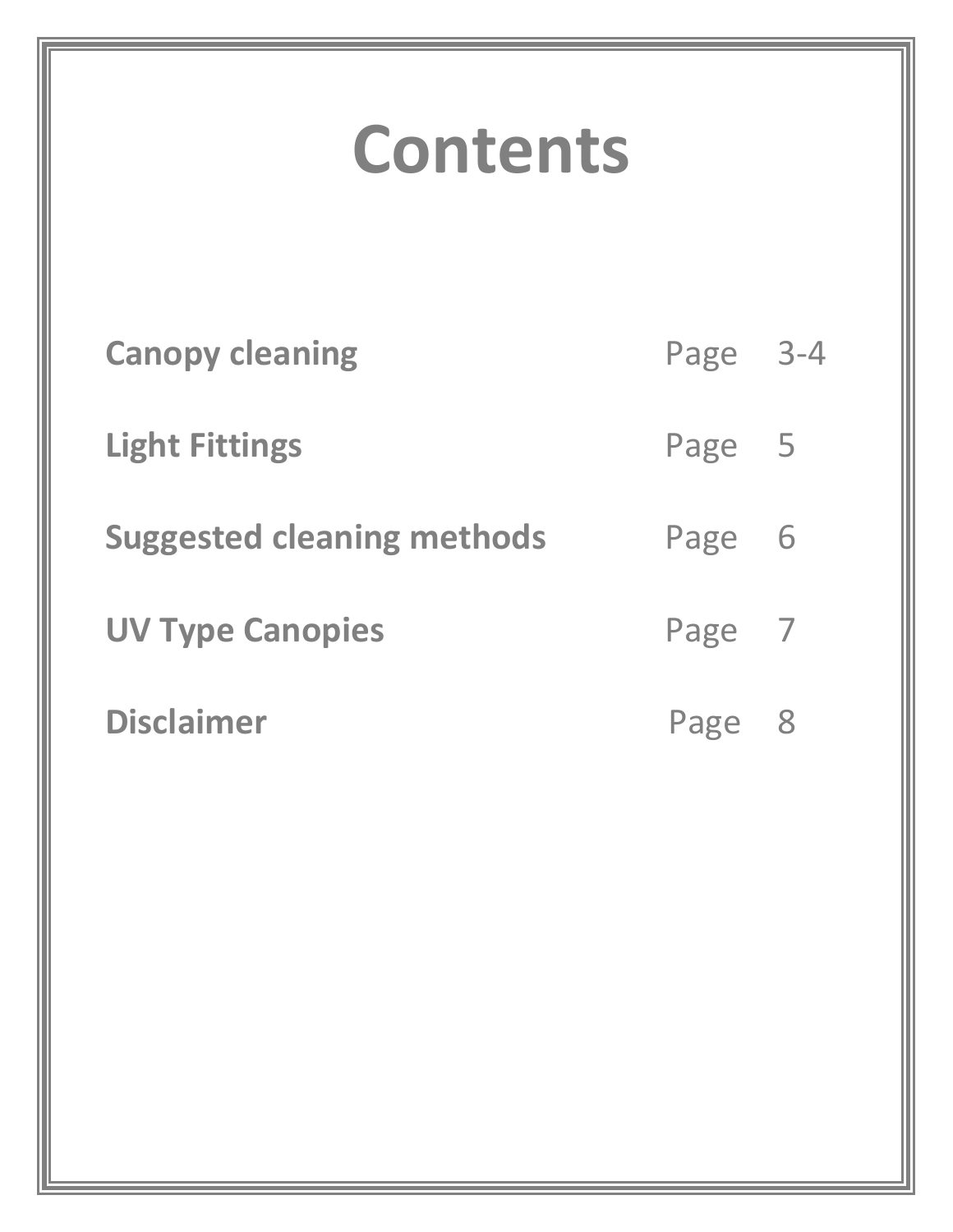### **Canopy Cleaning**

There are no grease filters that are 100% efficient, consequently there will always be a certain amount of grease carried through the filter matrix and deposited on the internal surfaces of the canopy filter housings and connecting ductwork. Grease quantity carried through the filtration system will depend on the type of cooking. If cleaning is not carried out regularly, grease on the inside surfaces of the canopy will create both hygiene and fire risks. For these reasons it is necessary to have a deep clean operation carried out on a six-monthly cycle and even three-monthly in heavy cooking environments.

LeighTec canopies are designed to be easily cleaned and will remain in pristine condition if the correct cleaning procedures are followed. Washing the canopy with soap or mild detergent and warm water and placing the filters through a pot wash carried out weekly will usually suffice however for heavy cooking processes this procedure should be carried out twice to four times weekly. Please note that when wiping down the canopy try and wipe following the natural direction of the grain in the stainless steel, this will enhance the appearance and prevent scratching. If these procedures are not followed grease can build up and become baked on requiring costly specialist attention.

Deciding upon when cleaning should take place and how often, is mostly subjective and responsibility is ultimately with the owner/manager of the facility. Regular inspections are recommended and should cover both the internal and external canopy surfaces. As a very rough guide to cleaning schedules please refer to the tables on the following page.

|                  | <b>Description</b>                                                                                                    |  |  |
|------------------|-----------------------------------------------------------------------------------------------------------------------|--|--|
| Light            | Pub & Bar Food, small cafes, coffee/tea shops.                                                                        |  |  |
| Light/Medium     | Government institutions (schools/hospitals/elderly person's<br>homes), office and workplace kitchens.                 |  |  |
| Medium           | Italian/French restaurants, hotel restaurants, family pub<br>restaurants, pizza restaurants, supermarket restaurants. |  |  |
| Medium/High      | Small low output fast food restaurants, steak houses,<br>kebab/chip shops.                                            |  |  |
| High             | Large, high output fast food restaurants, Mexican<br>restaurants, Oriental & Asian restaurants.                       |  |  |
| <b>Very High</b> | Food factories.                                                                                                       |  |  |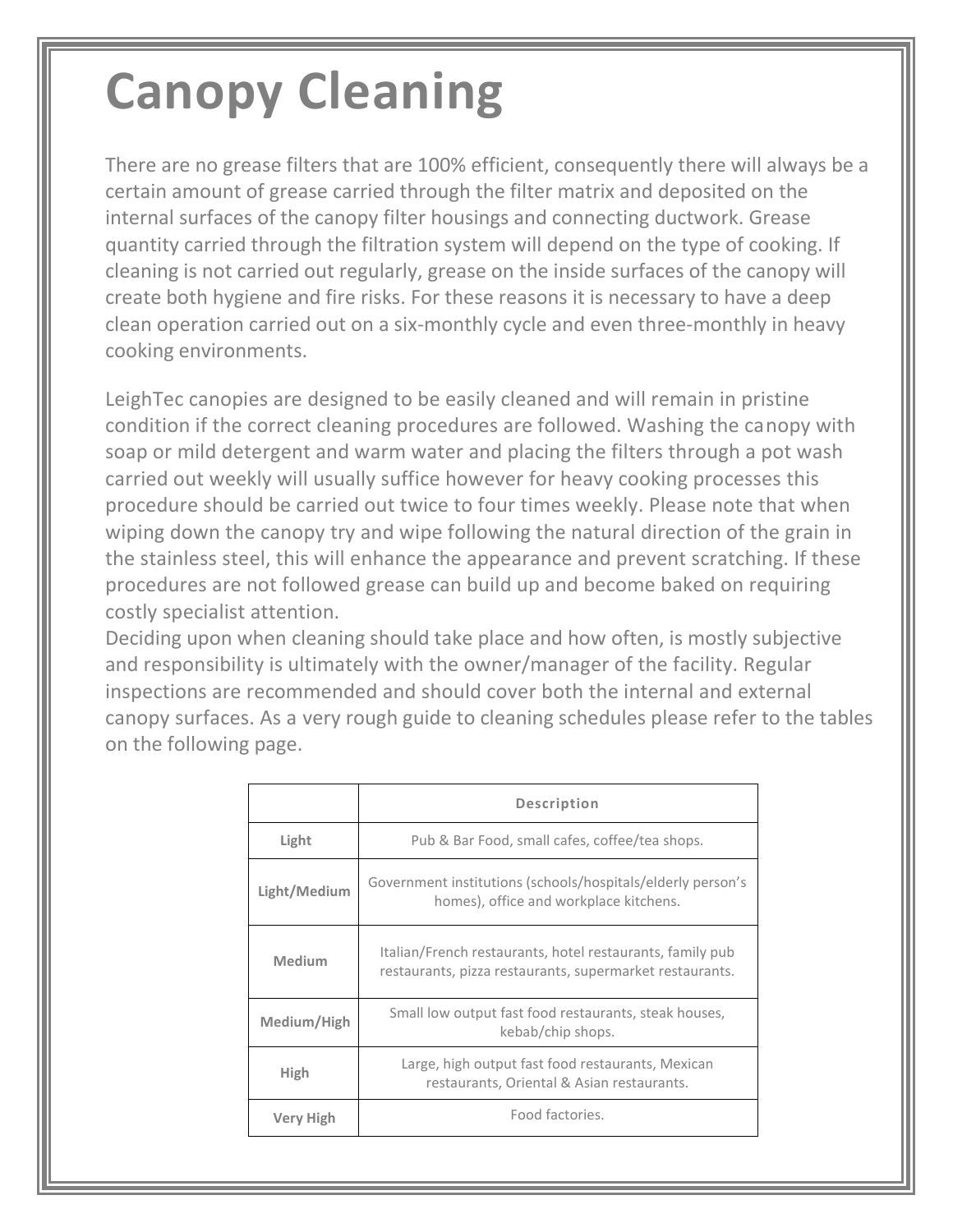The cleaning cycle for a canopy and its components will depend not only upon the regularity and duration of cooking below but also upon the type of cooking. The following table gives an indication as to how often certain types of installation should be cleaned:

| Filter type                                                                                                                                                      | <b>Establishment Category</b> |              |           |             |           |           |
|------------------------------------------------------------------------------------------------------------------------------------------------------------------|-------------------------------|--------------|-----------|-------------|-----------|-----------|
|                                                                                                                                                                  | Light                         | Light/Medium | Medium    | Medium/High | High      | Very High |
| Baffle filter wash cycle                                                                                                                                         | 7 Days                        | 7 Days       | 5 Days    | 3 Days      | 1 Day     | 1 Day     |
| Canopy clean down                                                                                                                                                | 7 Days                        | 7 Days       | 5 Days    | 5 Days      | 5 Days    | 4 Days    |
| Carbon filter replacement*                                                                                                                                       | 12 months                     | 12 Months    | 6 Months  | 5 Months    | 3 Months  | 3 Months  |
| U.V. Tube replacement*                                                                                                                                           | 10000 Hrs                     | 10000 Hrs    | 10000 Hrs | 10000 Hrs   | 10000 Hrs | 10000 Hrs |
| Grease drawers clean                                                                                                                                             | 7 Days                        | 7 Days       | 5 Days    | 3 Days      | 1 Day     | 1 Day     |
| Ductwork clean**                                                                                                                                                 | 12 Months                     | 12 Months    | 8 Months  | 6 Months    | 4 Months  | 3 Months  |
| Note! Regular visual inspection should be carried out on all components. * Where fitted. **If there is U.V. in system,<br>increase cleaning interval by 2 times. |                               |              |           |             |           |           |

Cleaning and maintenance of kitchen canopies and associated items should only be carried out by suitably skilled and trained operatives, in the absence of such operatives a specialist sub-contractor should be engaged and retained for the purpose. If in-house staff members are to be used, they will require training in monitoring, testing and handling of the various components. In the case of specialist odour removal systems such as UV, ESP or Carbon Cells, a specialist contractor should always be employed.

#### **Handling components**

When handling any components of the canopy, it is imperative that operatives wear proper PPE, gripping cut-resistant work-gloves for protection against metal edges and eye protection, as detergents and cleaning agents are used, it is easy to cut skin and damage eyes during the cleaning process. Suitable gloves, eye protection & PPE can be obtained easily through most suppliers of personal protective equipment (PPE). Access to filters for removal & replacement will often mean reaching above head height and as such, suitable access equipment and or safe working procedures are required.

*It is strongly recommended that an in-house, site specific risk assessment of these hazards should be carried out.*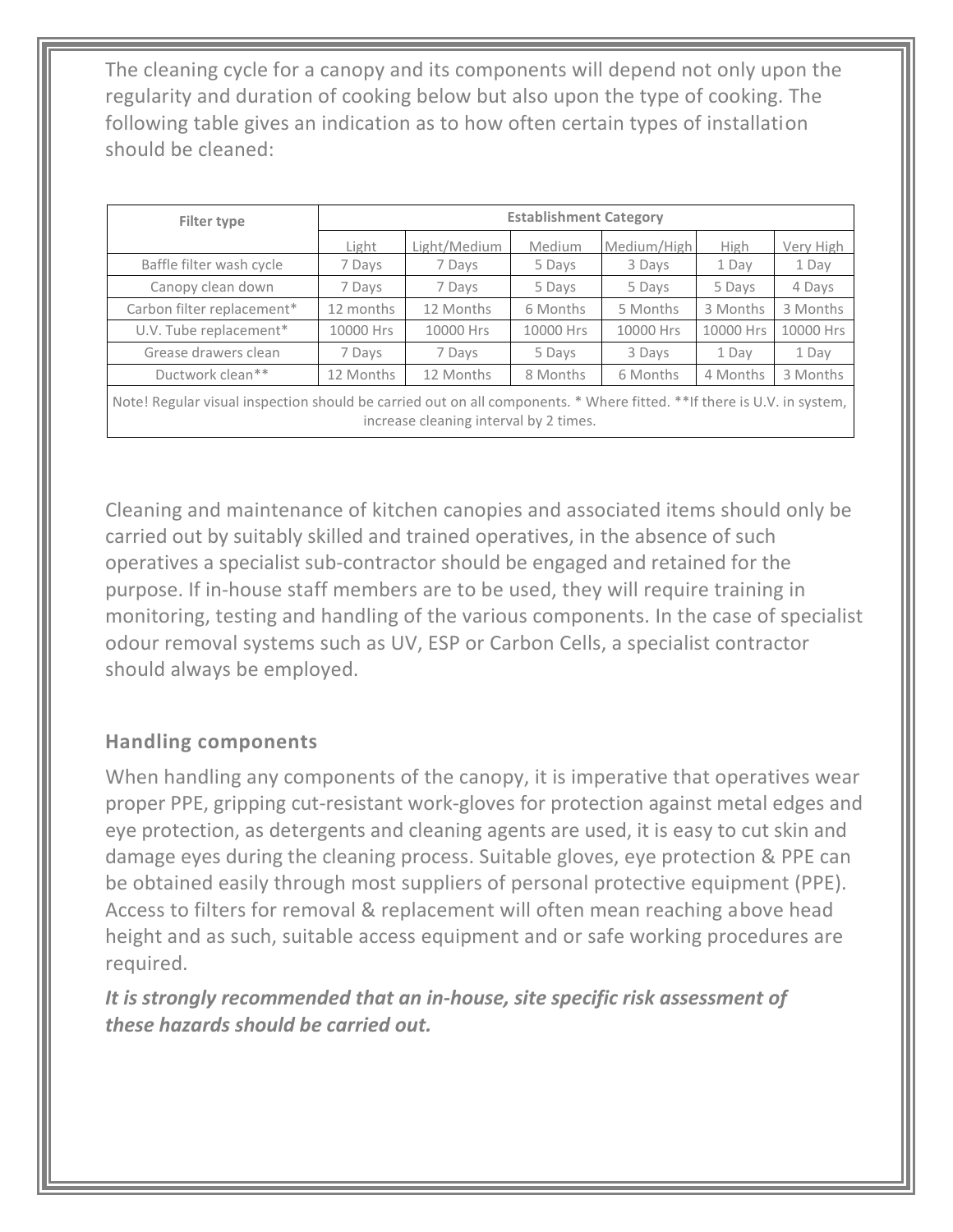# **Light Fittings**

#### **Cleaning**

LeighTec offer one general type of lighting, a recessed vapour proof light this should be cleaned while in place using the same method as weekly canopy cleaning.

#### **Maintenance**

The recessed vapour proof lights are 12 volt large chip 60 LED p/m cool white strip lights. All of the internal parts can be accessed by removing the toughened glass light diffuser. This is done with the use of either a 4mm Allen key or in the case of bulkhead lamps a special key supplied with the light units.

Care should be taken when removing the diffuser as this item is quite heavy and requires 2 people to safely remove it.

#### **Handling components**

When handling any components of the canopy, it is imperative that operatives wear proper PPE, and be aware that before removing light fittings to isolate them from the electrical supply. Access to lights for removal & replacement will often mean reaching above head height and as such, suitable access equipment and or safe working procedures are required.

*It is strongly recommended that an in-house, site specific risk assessment of these hazards should be carried out.*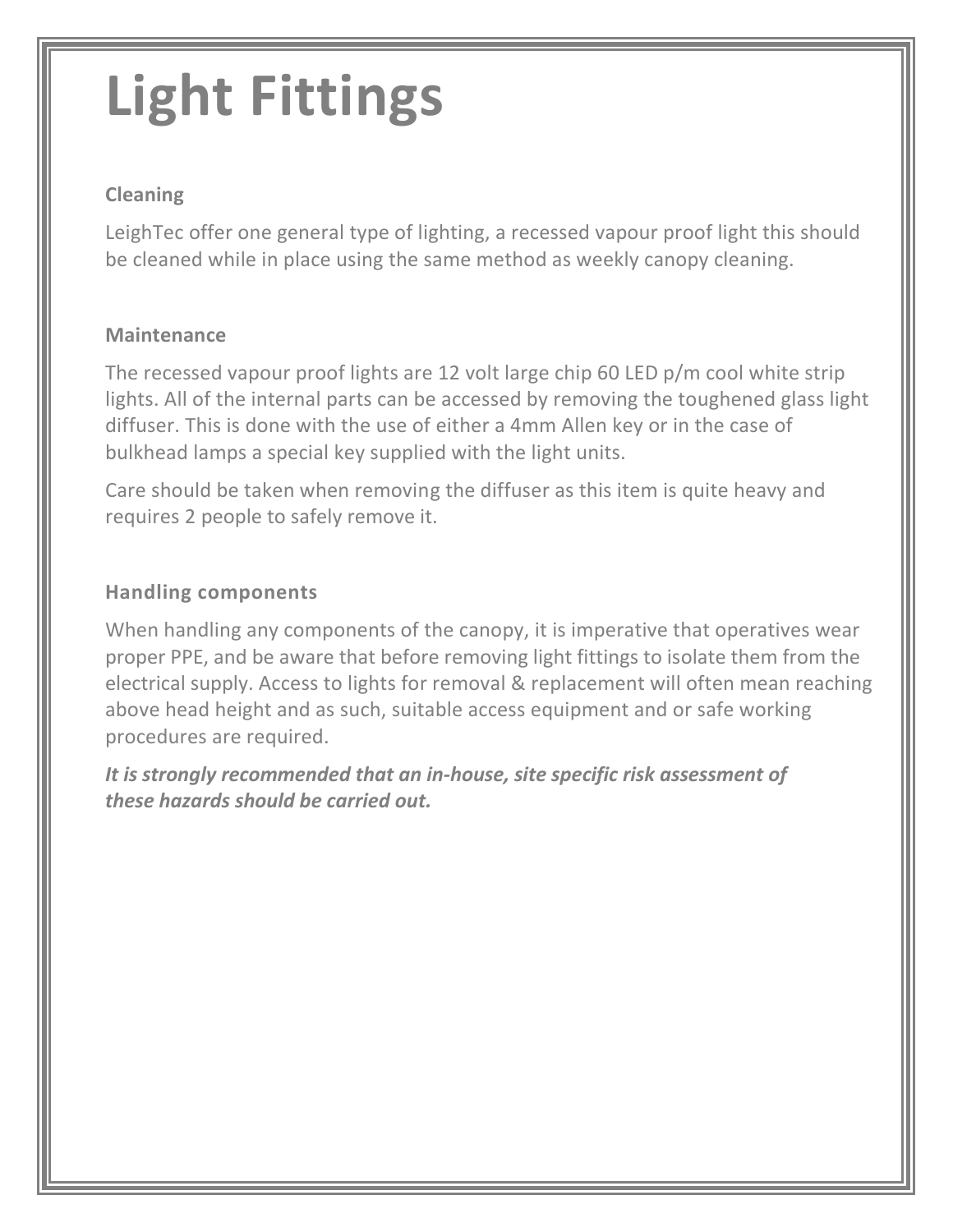### **Suggested cleaning methods**

| <b>PROBLEM</b>                                   | <b>CLEANING AGENT</b>                                                                   | <b>COMMENTS</b>                                                                                                           |
|--------------------------------------------------|-----------------------------------------------------------------------------------------|---------------------------------------------------------------------------------------------------------------------------|
| Routine cleaning, all<br>finishes                | Soap or mild detergent and<br>water (such as washing up Liquid)                         | After application, use a<br>sponge or clean cloth to<br>rinse with warm, clean<br>water and then wipe dry if<br>necessary |
| Fingerprints, all finishes                       | Soap and water or organic<br>solvent such as Alcohol                                    | After application, use a<br>sponge or clean cloth to<br>rinse with warm, clean<br>water and then wipe dry if<br>necessary |
| Stubborn stains,<br>discolouration, all finishes | Mild cleaning solutions<br>such as abrasive free<br>stainless steel cleaning<br>creams. | After application, use a<br>sponge or clean cloth to<br>rinse with warm, clean<br>water and then wipe dry if<br>necessary |
| Oil/Grease marks, all<br>finishes                | Soap and water or organic<br>solvent such as Alcohol                                    | After application, use a<br>sponge or clean cloth to<br>rinse with warm, clean<br>water and then wipe dry if<br>necessary |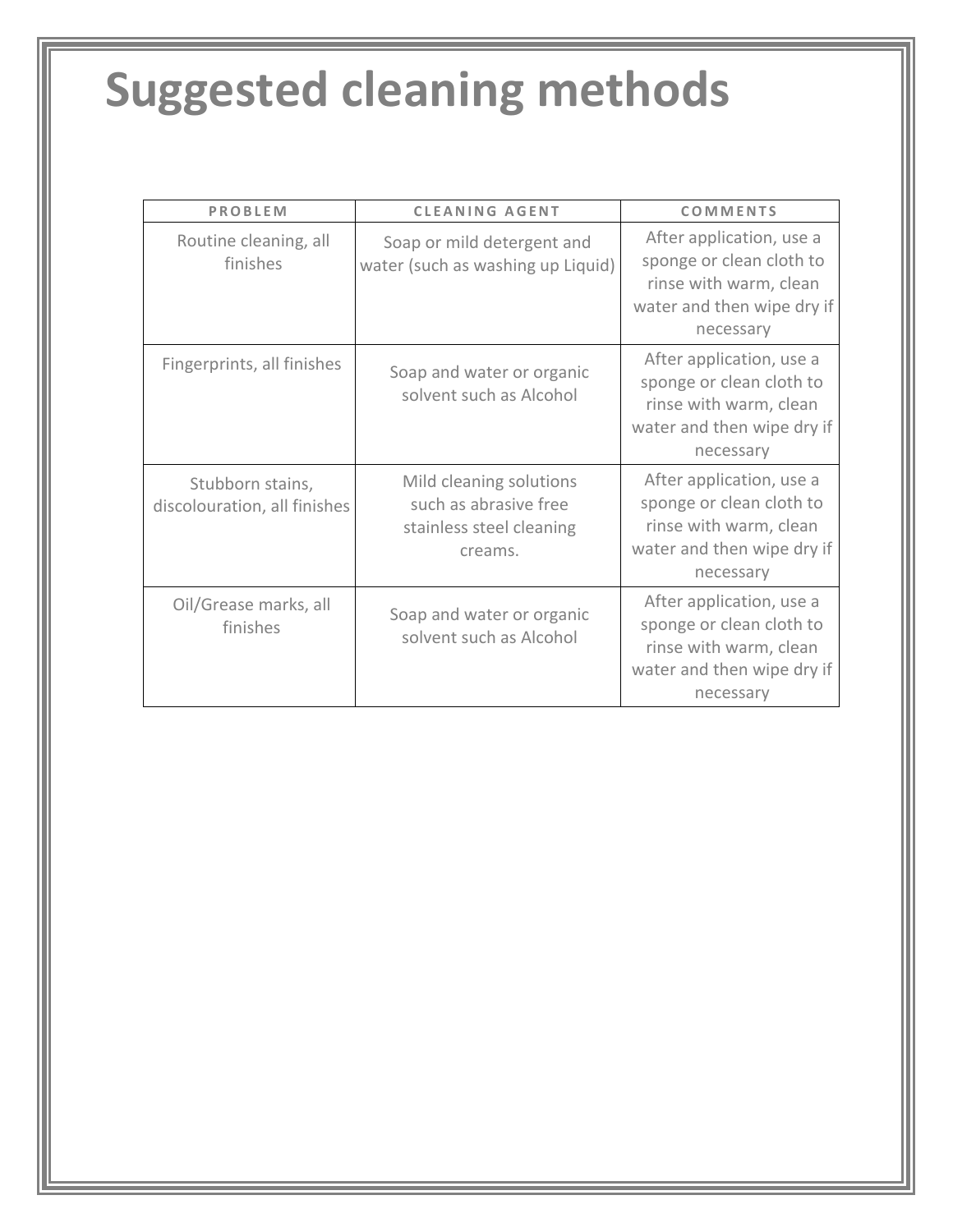### **UV Type Canopies**

LeighTec strongly recommend a maintenance agreement is entered (contact LeighTec for service information) in order to maintain this system. Failure to maintain the system will result in reduced efficiency and eventual UV lamp failure.

LeighTec UV canopies are fitted with a highly sophisticated PLC controlled ultraviolet filtration system. The system consists of an ultraviolet filtration plenum, access to and maintenance of this chamber should only be carried out by a suitably trained maintenance engineer and under no circumstances should the door be opened unless the power to the UV control panel has been isolated, however if the filters or doors are removed/opened the UV system will shutdown. Within this chamber there are a number of glass ultraviolet light tubes, these tubes are delicate and contain mercury hence care should be taken when handling, especially in the presence of food sources where there is a risk of contamination.

The system is controlled by a UV control panel mounted near to the canopy. The front of the control cabinet is fitted with a LCD display indicating one or more of the following text messages:

- **UV Running/Stopped.**
- Extract air fail UV stopped.
- Door open UV stopped
- Filter removed UV stopped
- **UV Lamp fail**

Under normal operational circumstances the 'power' lamp will remain illuminated. When the kitchen extract fan is running the screen will display UV running if the system is switched to on, and will work with the on off phases of the extract fan. If any faults occur the screen will display the relevant message from the list above.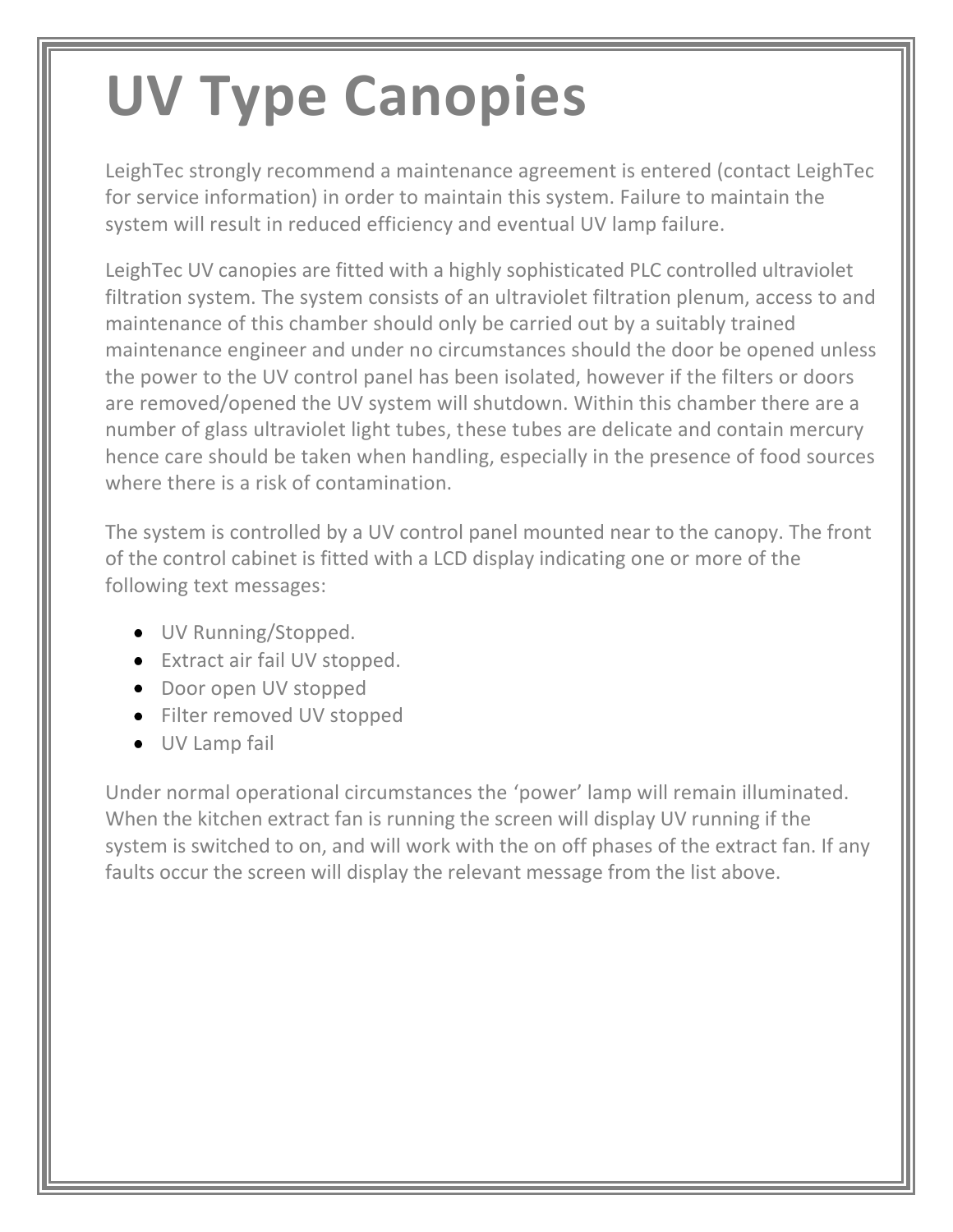# **Disclaimer**

Whilst every care is taken in ensuring the information contained herein is accurate, no responsibility implied, or otherwise, is accepted for loss or damage incurred due to this information. It is the responsibility of the reader to ensure the method used is suitable for his particular application and he should satisfy himself before proceeding with a trial or sample component.

The information in this publication may not be regarded as a guarantee for the proprieties of materials or products dealt with or of their processing.